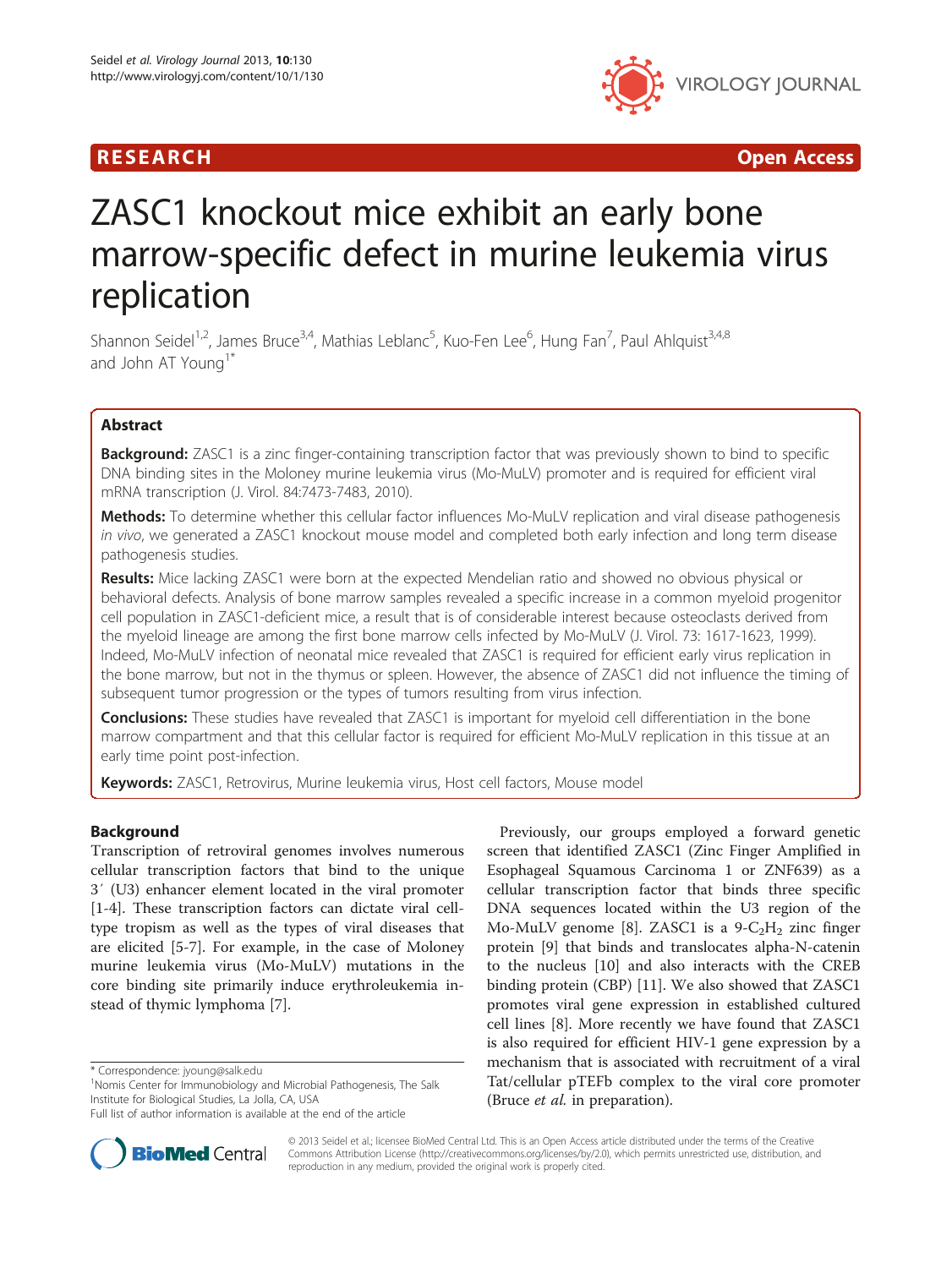To determine the role of ZASC1 in retroviral replication and disease pathogenesis in vivo, we have now generated a  $ZASC1^{-/-}$  mouse strain. We report here that ZASC1-knockout mice exhibit an early viral replication defect in bone marrow that is associated with a specific defect in myeloid cell differentiation.

#### Results

## Generation and characterization of ZASC1−/<sup>−</sup> mice

To address the potential role of ZASC1 in wild type (WT) Mo-MuLV replication and disease pathogenesis in vivo, we generated a ZASC1 conditional knockout mouse (Figure [1](#page-2-0)A). ZASC1 contains 7 exons and the open reading frame is located in exons 4–7. LoxP sites were introduced into the DNA sequences flanking *ZASC1* exons 4–7 so that the complete ZASC1 open reading frame was deleted following Cre-mediated recombination. The first loxP site was inserted into the intron between exons 3 and 4 using a puromycin (puro) selection cassette. A second loxP site was inserted downstream of exon 7 and the polyadenylation signal as part of a neomycin (neo) cassette to select for insertion of this site. The neo and puro cassettes, flanked by F3 and Frt sites respectively, were excised in the presence of Flp recombinase.

The targeting vector was inserted into 129/J ES cells and 294 G418-resistant colonies were selected. Embryonic stem (ES) cell clones were screened for homologous recombination by southern blot analysis detecting a 5041 bp restriction fragment that was diagnostic of homologous recombination (Figure [1](#page-2-0)B). Positive cell clones were subsequently screened to identify those that also contained the upstream arm of the targeting vector, and the two clones with the best morphology were chosen for injection into C57bl/6 blastocysts. Chimeric males were bred for germline transmission of the ZASC1 allele and screened by coat color.

After germline transmission was achieved, mice were crossed to ß-actin-Flp<sup>+</sup> C57bl/6 in order to remove the antibiotic resistance cassettes in the targeting construct to generate  $ZASC1^{+/fl}$  mice. Finally,  $ZASC1^{+/fl}$  mice were bred to a CMV-Cre C57bl/6 to generate ZASC1<sup>-/-</sup> mice. Future generations of ZASC1+/<sup>−</sup> heterozygotes were bred to generate ZASC1<sup>-/-</sup> offspring. Quantitative PCR analysis of tail genomic DNA confirmed the complete deletion of exons 4–7 in ZASC1 from the  $ZASC1<sup>f1/f1</sup>$  animals expressing CMV-cre (Figure [1C](#page-2-0)). RT-PCR analysis of whole blood samples demonstrated that ZASC1 expression was also completely absent in ZASC1−/<sup>−</sup> mice (Figure [1](#page-2-0)D). ZASC1−/<sup>−</sup> mice were born at normal Mendelian ratios and had similar weights and lifespans as compared to their WT littermates (data not shown). Furthermore, deletion of ZASC1 did not cause any obvious physical or behavioral defects (data not shown).

## ZASC1−/<sup>−</sup> mice have normal levels of B and T lymphocytes

Because ZASC1 is expressed ubiquitously and MLV primarily infects hematopoietic cell types, we first analyzed the major hematopoietic cell populations in lymphoid organs by flow cytometry. These studies revealed no deficiency in the proportion of T-cells or B-cells in the spleen (Figure [2A](#page-3-0) and [2B](#page-3-0)) and thymus (Figure [2C](#page-3-0) and [2D](#page-3-0)) of  $ZASC1^{-/-}$  mice as compared to WT mice. Moreover, T-cells derived from young ZASC1−/<sup>−</sup> mice showed no functional defect when tested for activation in vitro (Additional file [1:](#page-7-0) Figure S1). Therefore, we conclude that ZASC1 deficiency does not significantly alter mouse splenic or thymic B or T cell populations.

## ZASC1-deficient mice exhibit an altered bone marrow common myeloid progenitor cell population

Previously, myeloid cell populations in the bone marrow were shown to be among the first cells infected by Mo-MuLV [[12\]](#page-7-0). Therefore, flow cytometric analysis was used to examine the progenitor cell populations in the bone marrow. These cells were identified by a lack of lineage specific markers (lin-) and expression of sca-1 and c-kit on their surface. The lin-sca+kit+ (LSK) population contained the earliest bone marrow progenitors: hematopoietic stem cells (HSCs) were identified by gating on the CD105+ and CD150+ population whereas multipotent progenitors (MPPs) were identified by gating on the CD105+ CD150- cell subset, as described in [\[13](#page-7-0)]. The LK compartment (lin-sca-kit+) is known to contain myeloid and erythroid progenitors (Additional file [2](#page-7-0): Figure S2) [[14](#page-7-0)]. We found that HSC and MPP populations were comparable between  $ZASCl^{-/-}$  and  $ZASCl^{+/+}$  mice, but there was a statistically significant 1.5-fold increase  $(p$ -value = 0.012) in the heterogenous lin-ska-kit+  $(LK)$ compartment in all ZASC1-deficient animals tested (Figure [3](#page-4-0)A and [3](#page-4-0)B). This compartment contains common myeloid progenitor cells and downstream myeloid precursors with no long-term repopulation potential [[14\]](#page-7-0). We conclude that ZASC1 deficiency specifically leads to altered common myeloid progenitor cell differentiation in the bone marrow.

#### Early defect in Mo-MuLV replication in the bone marrow of ZASC1−/<sup>−</sup> mice

To address the role of ZASC1 in early retrovirus infection in vivo, a preliminary time course of infection was performed in mixed background 129 J and C57bl/6 mice with ZASC1<sup>+/+</sup>, ZASC1<sup>+/−</sup> and ZASC1<sup>-/−</sup> genotypes. Neonatal mice were inoculated p2-p3 by i.p. injection and viral titers were measured in the spleen, thymus, and bone marrow using an established focal immunofluorescence assay [[15\]](#page-7-0) at various time points post infection (7, 10, or 13 days) (Additional file [3](#page-7-0): Figure S3). The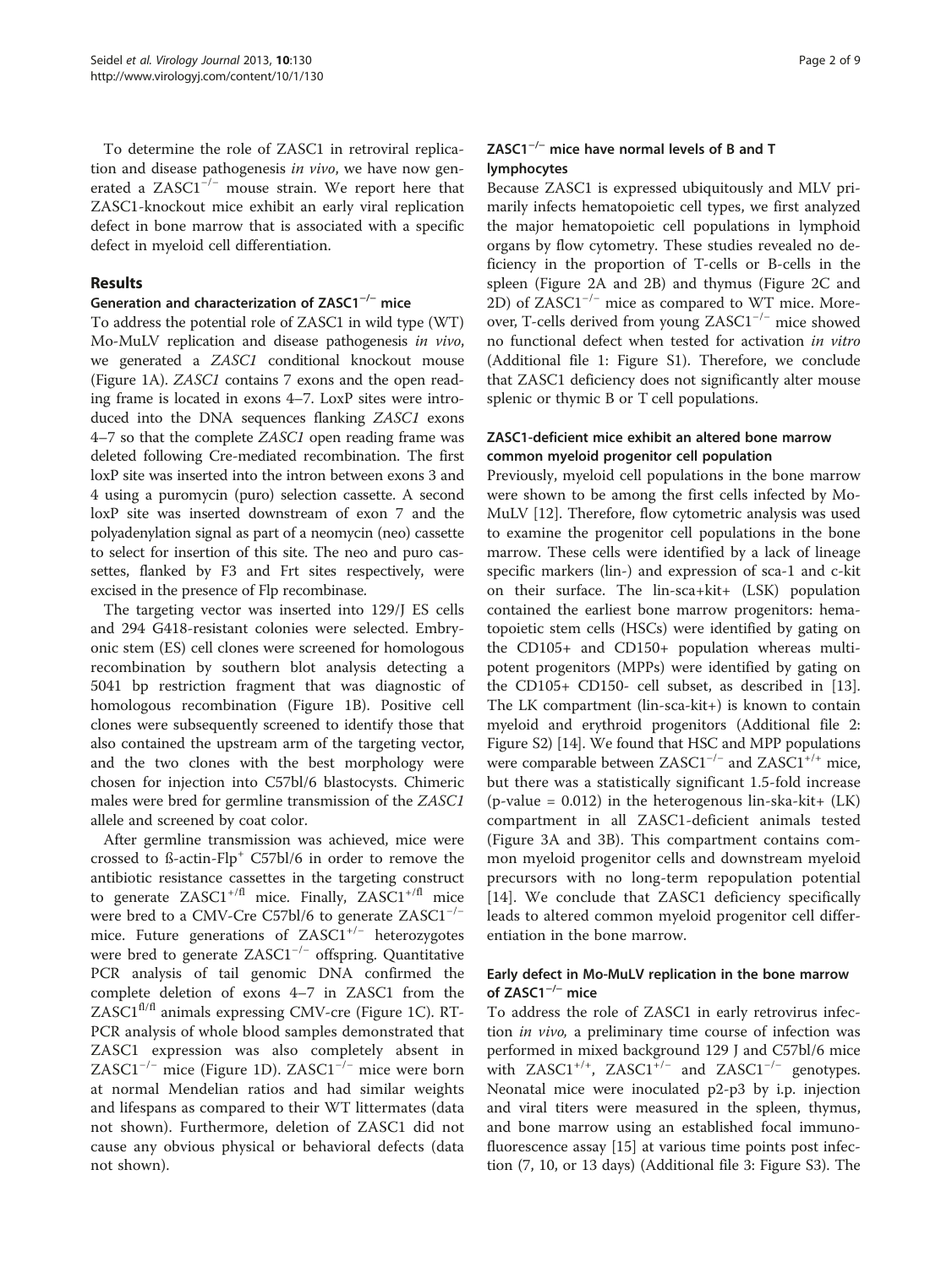<span id="page-2-0"></span>

virus titers in the bone marrow of ZASC1−/<sup>−</sup> mice were significantly lower than those found in  $ZASCl^{+/-}$  mice 10 days post infection (p-value = 0.03).

To investigate this early defect in Mo-MuLV replication in the bone marrow in more detail, the study sample size was increased and bone marrow samples were harvested at 10 days post-infection. This analysis revealed a highly statistically significant 5.1-fold (p-value = 0.025) and 4.2-fold (p-value = 0.047) decrease in MLV replication in ZASC1−/<sup>−</sup> mice as compared to ZASC1+/+ or ZASC1+/<sup>−</sup> mice respectively (Figure [4A](#page-5-0)).

To determine if this replication defect was specific for one or more cell types in the bone marrow, we measured the virus titers in T-cell, B-cell, and in non-B/T cells in samples taken from several animals that were pooled by genotype. Mature T-cells and B-cells were immunopurified using CD90.2- or B220-coated magnetic beads respectively and flow cytometry was used to confirm cell population purity and the efficiency of T/B cell depletion (data not shown). Consistent with our previous results, the complete bone marrow samples derived from ZASC1−/<sup>−</sup> animals supported 6.5-fold less Mo-MuLV replication as compared to  $ZASC1^{+/+}$  (Figure [4](#page-5-0)B).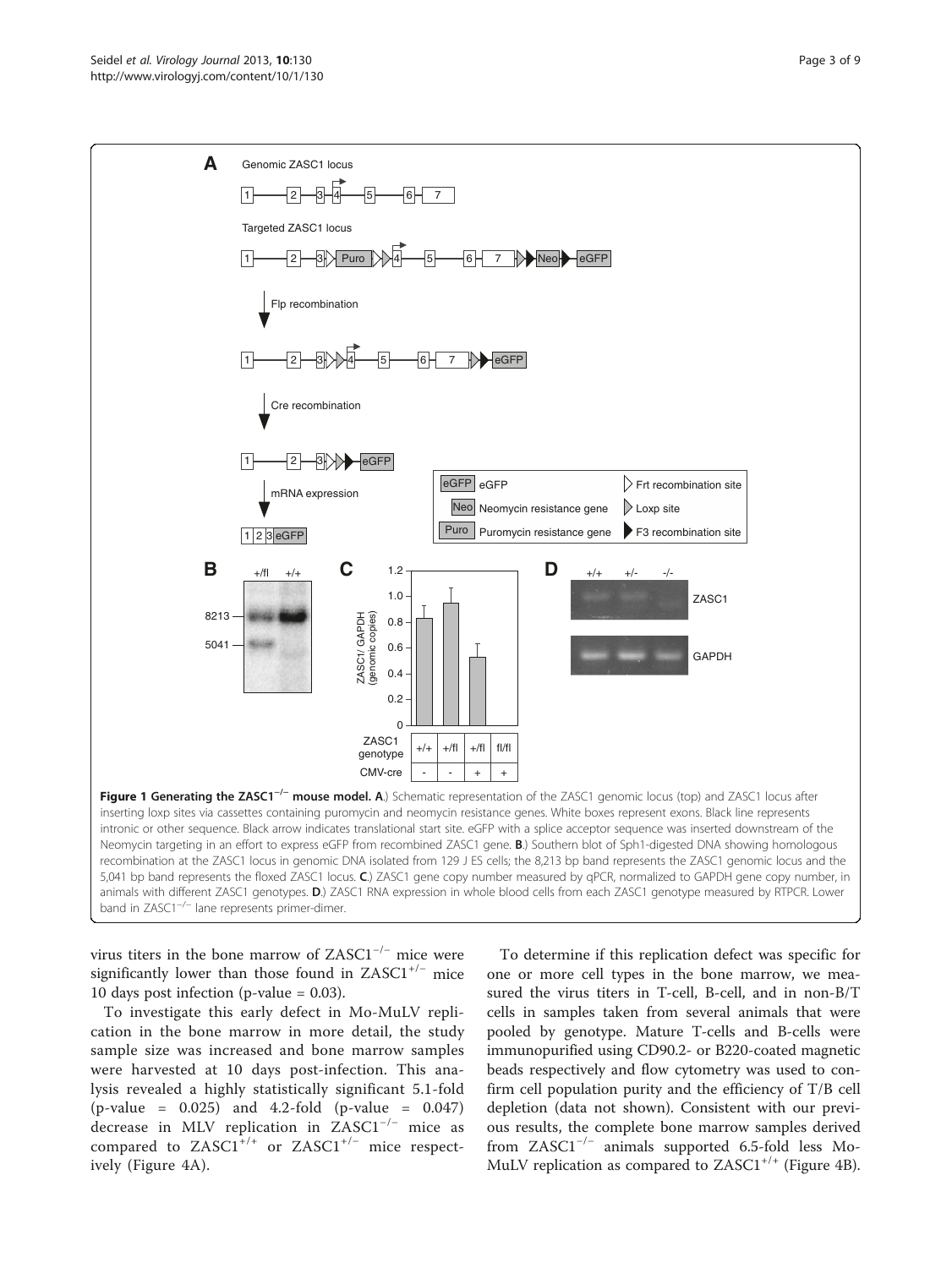<span id="page-3-0"></span>

Strikingly, we found similar differences in virus titer when we examined the bone marrow-derived T-cell, B-cell, and non-B/T cell populations (Figure [4](#page-5-0)B). Therefore, the difference in virus infection seen between ZASC1−/<sup>−</sup> versus ZASC1+/+ animals at an early time point appears to apply generally to all cell types in the bone marrow.

We also asked whether ZASC1 plays a role in long-term Mo-MuLV pathogenesis by infecting neonatal mice with Mo-MuLV at the p2-p3 stage and monitoring for up to 1 year for tumorigenesis. Moribund animals were analyzed for tumor type, timing, and severity. Despite the early virus replication defect in the bone marrow, we found that ZASC1 had no significant impact on disease outcome (Figure [4C](#page-5-0) and [4](#page-5-0)D).

#### **Discussion**

In this study, we developed a gene knockout model to investigate the roles of ZASC1 in murine development and retroviral pathogenesis. This cellular gene was previously shown to be important for efficient Mo-MuLV infection in established cultured cell lines [\[8](#page-7-0)]. ZASC1 deficient mice developed normally, had no fertility defects, and exhibited normal T and B lymphocyte numbers as well as normal levels of bone marrow hematopoietic stem cells and multipotential progenitor cells. However, ZASC1-deficiency was associated with a significant increase in a myeloid progenitor cell population (heterogenous lin-ska-kit+ or LK cells). The LK cell compartment includes the common myeloid progenitor (CMP), which ultimately gives rise to megakaryocytes, erythrocytes, monocytes, granulocytes, and osteoclasts.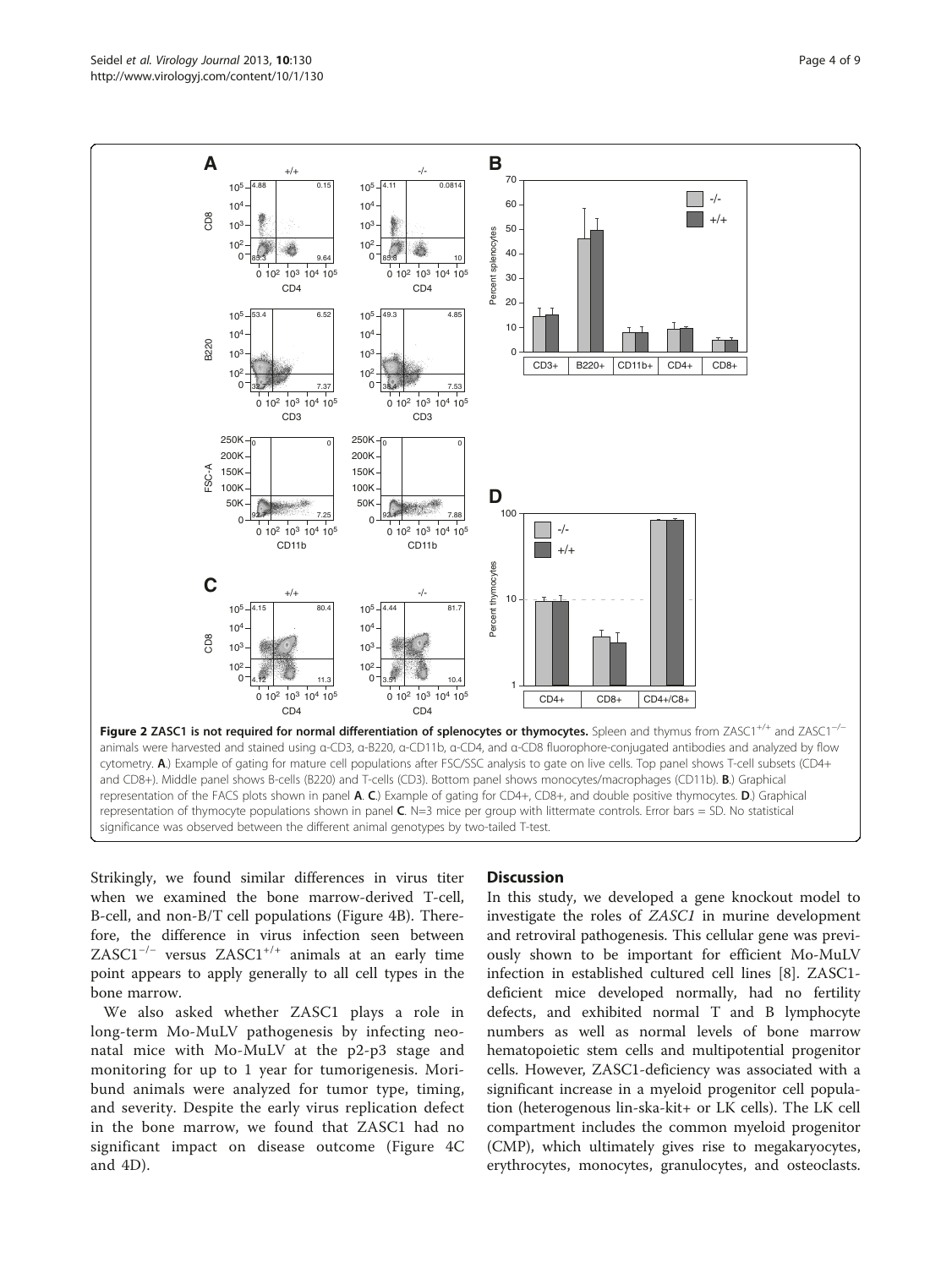<span id="page-4-0"></span>

We also observed a specific defect in Mo-MuLV infection in the bone marrow at an early time point post-infection. This defect was seen with both lymphocyte and nonlymphocyte populations. Despite this early block to bone marrow infection, long-term Mo-MuLV-induced disease was unaffected by this cellular factor.

Previous studies had shown that early infection of the bone marrow correlates with leukemogenicity of Mo-MuLV [[16\]](#page-7-0). Furthermore, cells of the myeloid lineage make up the majority of cell types infected during early stage Mo-MuLV infection after i.p. inoculation [\[12](#page-7-0)]. Specifically, osteoclasts and osteoclast precursors are among the first cells infected and these cell types are derived from the myeloid lineage [[17\]](#page-7-0). Consequently, we envision at least two distinct models to explain the effect of ZASC1-deficiency on early Mo-MuLV replication in the

bone marrow. The first model predicts that the defect seen with ZASC1−/<sup>−</sup> bone marrow myeloid cell differentiation is responsible for the reduced level of initial infection. Reduced infection of these cells could then translate into a lower level of initial virus spread to other cell types in the bone marrow, including lymphocytes. These initial effects would presumably be subsequently masked once the virus has been amplified in the other bone marrow cell populations, explaining why we observed no differences in virus titer in this compartment at later time points or in long-term disease pathogenesis.

An alternative model is that ZASC1-deficiency leads to a more general block to virus replication (presumably at the level of viral gene expression) in all of the target cells contained in the bone marrow. However, for this model to be correct such an effect would have to be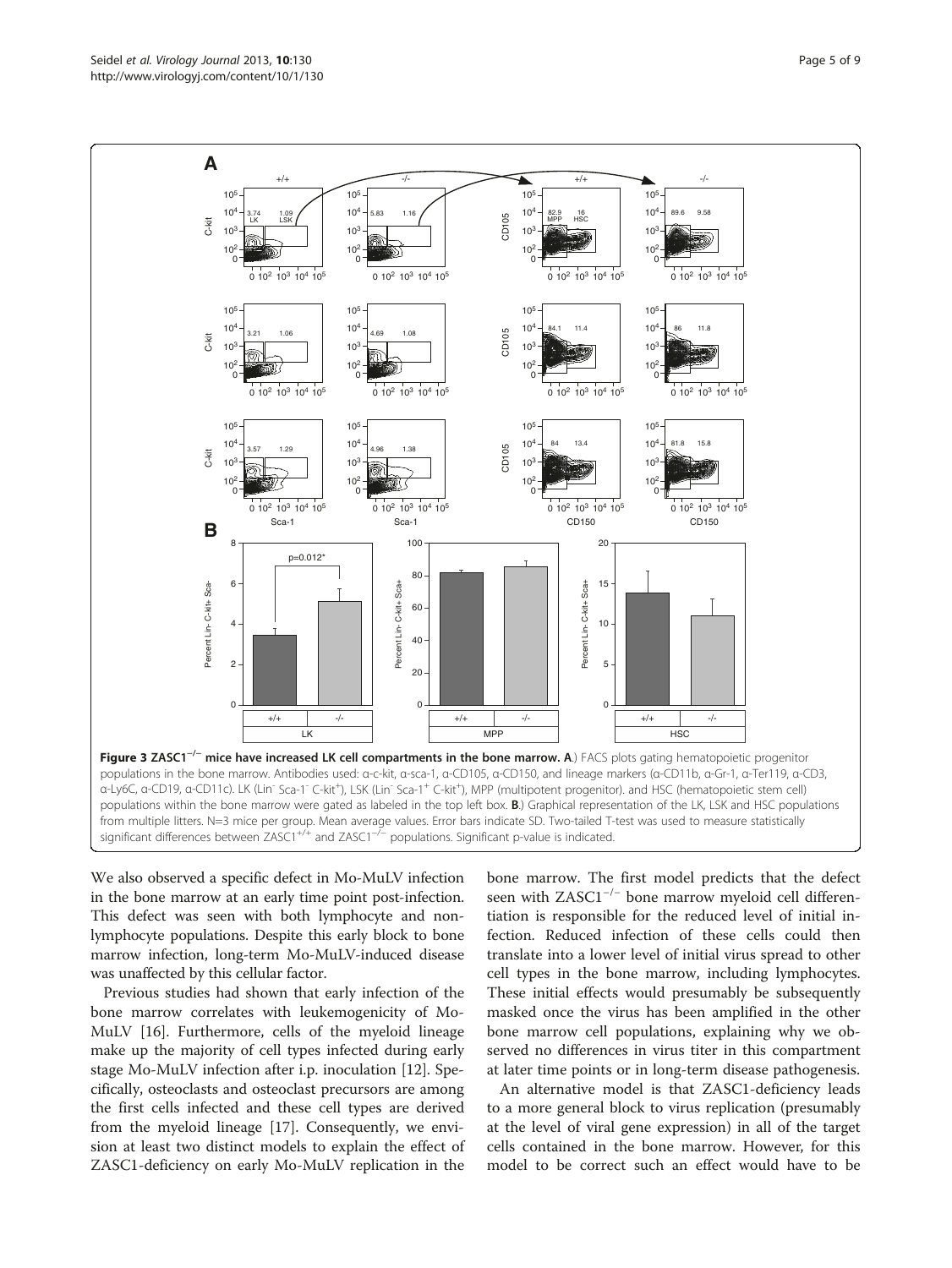bone marrow-specific because ZASC1-deficiency was not associated with low virus titers in samples taken early post-infection from either splenic or thymic T- or B-cell populations. Future studies will be aimed at discriminating between these two different models and exploring the putative role of ZASC1 in myeloid cell differentiation.

D.) Stacked graph of tumor types by ZASC1 genotype.

#### Conclusions

We have generated a ZASC1 knockout mouse and demonstrated that this mouse model has no obvious developmental or behavioral defects. When challenged with Mo-MuLV infection, ZASC1 deficient animals exhibited an early defect in Mo-MuLV replication in the bone marrow compartment. Further analysis of this compartment revealed an increase in the LK cell population, a group of progenitor cells that give rise to myeloid cell

types including osteoclasts. Since osteoclasts in the bone marrow are among the first cell types infected by Mo-MuLV, these data suggest that ZASC1 might influence the number of these target cells available for establishing Mo-MuLV infection. Alternatively, ZASC1 might directly influence Mo-MuLV transcription in the bone marrow niche. Further studies will be needed to distinguish between these two possible models.

### Methods

#### Generation of the ZASC1 knockout mice

A ZASC1 targeting vector was cloned using a recombineering approach, described in [[18\]](#page-8-0). Briefly, loxP sites were introduced in the intron between ZASC1 exons 3 and 4 and downstream of exon 7 with puromycin and neomycin resistance cassettes. The integrity of the ZASC1 targeting vector was confirmed by PCR

<span id="page-5-0"></span>

mean average levels of infection in WT cells. N=3 litters of mice pooled by genotype. Error bars show SD. Statistical significance measured using one-way ANOVA. C.) Kaplan-Meier plot comparing survival of Mo-MuLV-infected animals of ZASC1<sup>+/+</sup> (thick black), ZASC1<sup>+/−</sup> (thin black) and ZASC1−/<sup>−</sup> (thick gray) genotypes. Litters of mice from ZASC1+/− breeding pairs were infected p2-p3 and were allowed to develop disease. Animals that had not exhibited overt signs of disease were terminated 1 year post-infection. ZASC1<sup>+/+</sup> (N=15), ZASC1<sup>+/−</sup> (N=31), ZASC1<sup>-/−</sup> (N=31), ZASC1<sup>-/−</sup> (N=15).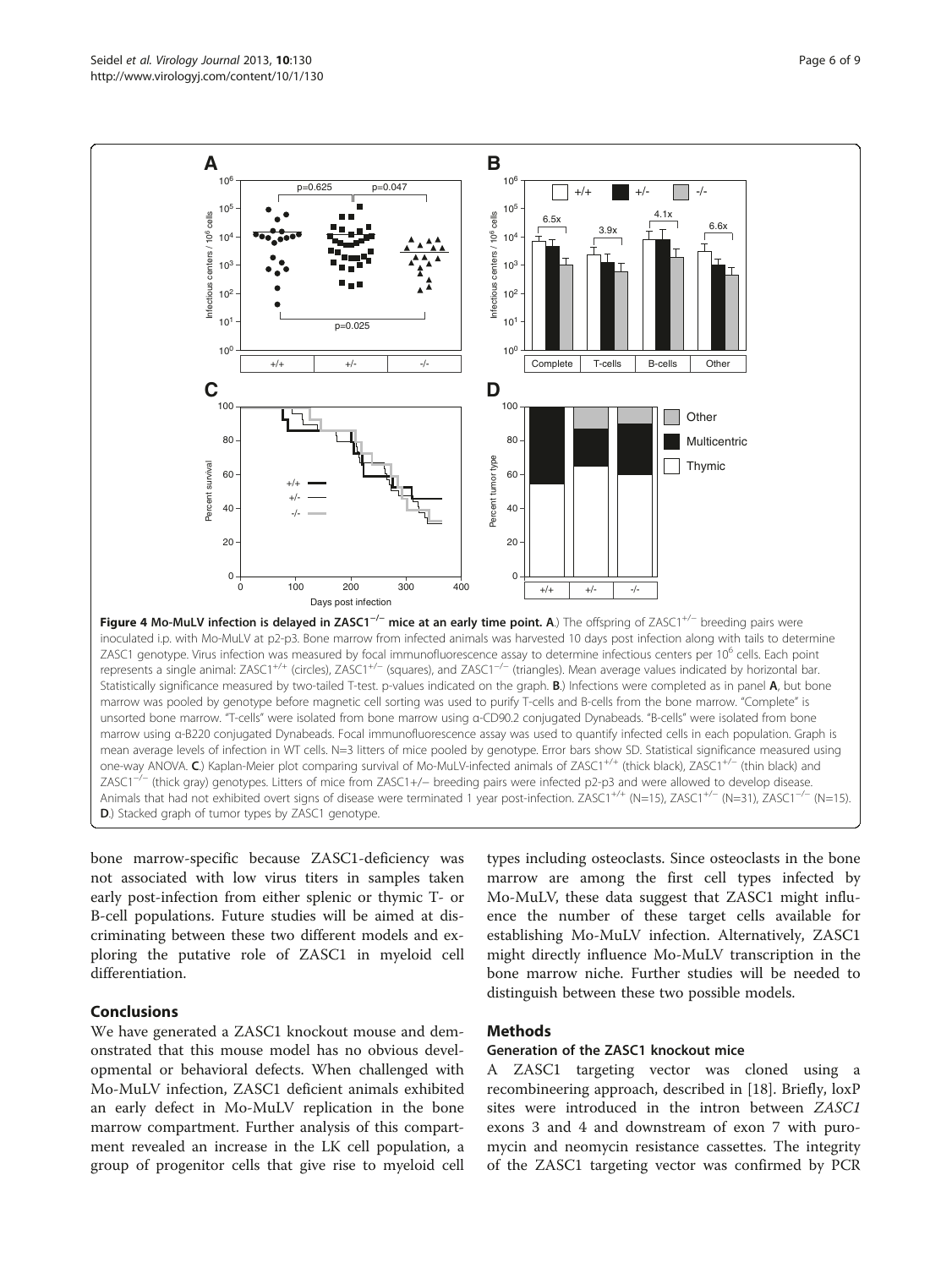amplification and DNA sequencing of cassette junctions as well as by restriction enzyme digestion. 129/J5 embryonic stem (ES) cells were electroporated (BioRad GenePulser) with the ZASC1 targeting vector and selected for integration in culture medium containing 200 μg/ml G418. G418 positive ES cell clones were analyzed for homologous recombination by Southern blot analysis at each homologous arm.

The Salk Institute Transgenic Mouse Core Facility performed blastocyst injections and highly chimeric males (by coat color) were bred with C57bl/6 females. Progeny with germline transmission of the targeted ZASC1 locus were bred with a C57bl/6 transgenic mouse expressing FLP recombinase from the human Beta-actin promoter (Jackson Laboratory Stock Number 005703). Mice with FLP recombination were then bred with CMV-Cre mice (Jackson Laboratory Stock Number 006054).

## Genotyping

Tails collected from 14-day old pups were incubated overnight in tail lysis buffer (100 mM Tris pH 8, 5 mM EDTA, 2% SDS and 200 mM NaCl + Proteinase K) at 55°C for in house genotyping. DNA was purified by ethanol precipitation and dried pellets were resuspended in 500 μl TE. 1 μl diluted tail DNA samples were added to a 10 μl qPCR reaction mix that also included genotyping primers and FAST SYBR Green Master Mix (Applied Biosystems). Germline transmission of the ZASC1 knockout locus was detected with primer pair 5′-TCAGTGCATCAGCATACTCAAG-3′ and 5-CTG GTGGTTCTTCATCGGC-3′ and then normalized to GAPDH using primer pair 5′-ACCCAGAAGACT GTGGATGG-3′ and 5′-CACATTGGGGGTAGGAA CAC-3′. qPCR analysis was performed using the Applied Biosystems ViiA 7 instrument. Genotyping for cre-recombinase, flp-recombinase and the floxed ZASC1 allele was done through a professional genotyping service (Transnetyx Inc.).

#### Flow cytometric analysis

Spleen and thymus samples were harvested from euthanized 4-week old animals and ground into a single cell suspension through a 70 μM cell strainer and incubated in ACK buffer (Life Technologies) to lyse red blood cells. Bone marrow samples were harvested from euthanized 10-day old animals by crushing bones and straining through a 70 μM filter. Cells were resuspended in staining buffer (3% BSA in PBS) on ice and incubated with antibodies for 30 minutes before washing away unbound antibodies. For spleen analysis, fluorescently-labeled α-CD3, α-B220, α-CD11b, α-CD4, and α-CD8 antibodies were used (eBiosciences). For thymus analysis, fluorescently-labeled α-CD4 and α-CD8 antibodies were used

(eBiosciences). For bone marrow, α-c-kit, α-sca-1, α-CD105, α-CD150, and lineage markers (α-CD11b, α-Gr-1, α-Ter119, α-CD3, α-Ly6C, α-CD19, α-CD11c) were used (eBiosciences and Steve Hedrick Lab, UCSD). Samples were analyzed using the FACSAria III (BD) instrument and FlowJo software (Tree Star, Inc.).

### Mo-MuLV production and titer determination

Virus was generated in extracellular supernatants from NIH 3T3-43D cells (Fan Lab, UC Irvine), filtered through a 0.45 micron filter, aliquotted and stored at −80°C. Viral titers were determined by Focal Immunofluorescence Assay (FIA) in the presence of polybrene as described previously [[15](#page-7-0)]. Virus-infected cells were identified by staining with 538 antibody-producing supernatant (Fan lab, UC Irvine) [[19\]](#page-8-0), and an AlexaFluor 488 Goat-anti-Mouse secondary IgG (Life Technologies). Plates were scanned and colonies counted using the Fuji FLA-5100 scanner.

The viral genome plasmid pCMMP-luciferase was used to generate the Mo-MuLV reporter viruses and mZBS-Mo-MuLV reporter virus, as described previously [[8\]](#page-7-0). Virus-containing supernatants were harvested 48 hr post-transfection and treated with DNase (40 U/ml) before aliquotting and freezing at −80°C.

#### In vivo infections

Virus was harvested from extracellular supernatants from productively infected NIH3T3-43D cells and used to infect p2-p3 pups by intraperitonealinjection in a total volume of 25 μl Mo-MuLV  $(8\times10^5$  IU/ml). For early time points, animals were sacrificed and spleen, thymus, and bone marrow were collected in order to quantify virus infection by FIA as described above. Briefly, single cell suspensions of each tissue were generated as described before and 10-fold serial dilutions of these cells were co-cultured with NIH3T3 cells until these cells reached confluency. Similar experiments were conducted with T-cells, B-cells, and T/B-depleted samples that were purified from pooled 10-day mouse bone marrow samples using the Dynabeads FlowComp Pan-T or Pan-B cell isolation kits (Life Technologies). The cells were then stained using antibodies described in [\[19\]](#page-8-0).

#### Tumor diagnosis and histopathological analysis

For tumor studies, 2–3 day old pups were infected as described above and monitored until they developed disease. Tumors were diagnosed as described previously [[15\]](#page-7-0). Mice were observed daily for signs of lethargy, hunched posture, and scruffy fur associated with Mo-MuLV-induced tumors. Moribund animals were sacrificed and necropsy was performed. Spleen, thymus, liver, and kidney tissues were weighed and pieces of these organs along with lymph nodes were snap frozen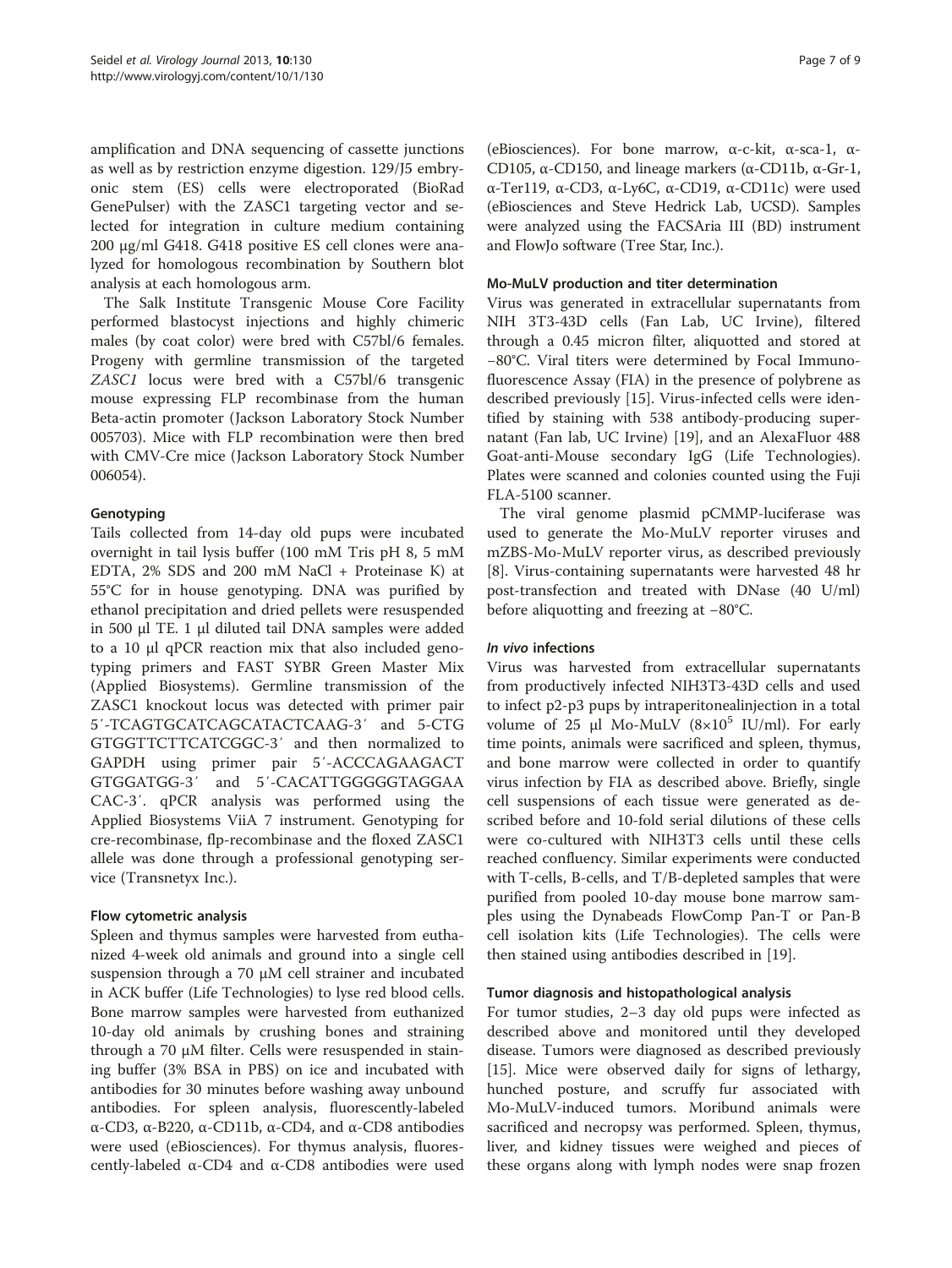<span id="page-7-0"></span>and fixed in either 4% paraformaldehyde in PBS (US Biological) or 10% formaldehyde.

Fixed tissues were processed by Pacific Pathology, Inc. Fixed tissue samples were embedded in paraffin and 5 μm sections were cut and studied under light microscopy after hematoxylin-eosin (H&E) staining. Additional slides were prepared for immunofluorescence analysis by rehydrating slides, performing antigen retrieval using a sodium citrate buffer, and staining with primary rabbit antibodies to CD3 (Abcam) or CD79B (Santa Cruz Biotechnology) and with a secondary anti-rabbit antibody (Life Technologies).

## Additional files

[Additional file 1: Figure S1.](http://www.biomedcentral.com/content/supplementary/1743-422X-10-130-S1.pdf) ZASC1 is not required for T-cell activation and proliferation. Mature CD4+ and CD8+ T-cells were isolated from mouse spleen and lymph nodes of 3-week-old ZASC1<sup>+/+</sup> and ZASC1<sup>-/−</sup> animals using α-CD4 and α-CD8 conjugated magnetic beads. Purified cells were labeled with CFSE (Carboxyfluorescein diacetate succinimidyl ester) and incubated with IL-2 on α-CD3, α-CD28 coated plates for 4 days to induce T-cell activation and proliferation. CFSE intensity decreases by 50% with each round of cell division leading to peaks representing different levels of proliferation. Flow cytometry histogram shows T-cell proliferation in a representative ZASC1<sup>+/+</sup> (red) and ZASC1<sup>-/−</sup> (blue) littermate control.

[Additional file 2: Figure S2.](http://www.biomedcentral.com/content/supplementary/1743-422X-10-130-S2.pdf) Flowchart of Hematopoietic Development. Hematopoietic stem cells (HSC) are the self-renewing cell type capable of repopulating the entire hematopoietic lineage. Cell surface molecules used to identify these cells are listed. Differentiation is a step-wise process in which cells lose repopulation potential and become functionally mature cells within the immune system. CMP, common myeloid progenitor; CLP, common lymphoid progenitor; MEP, megakaryocyte-erythroid progenitor; GMP, granulocyte-macrophage progenitor.

[Additional file 3: Figure S3.](http://www.biomedcentral.com/content/supplementary/1743-422X-10-130-S3.pdf) Virus titers (infectious centers/10<sup>6</sup> cells) were measured from spleen, thymus, and bone marrow of Mo-MuLV infected animals collected at 7, 10 and 13 days post infection. Each dot represents one animal. ZASC1<sup>+/+</sup> animals were not shown because the sample sizes were too small to draw meaningful conclusions. ZASC1<sup>+/-</sup> (squares) and ZASC1−/<sup>−</sup> (triangles). Mean average values indicated by horizontal bar. A.) Spleen B.) Thymus C.) Bone Marrow.

#### Abbreviations

ZASC1: Zinc finger amplified in esophageal squamous carcinoma 1; Mo-MuLV: Moloney murine leukemia virus; LK: Lin<sup>-</sup>Ska<sup>-</sup>Kit<sup>+</sup>; LSK: Lin<sup>-</sup>Ska<sup>+</sup>Kit<sup>+</sup> .

#### Competing interests

The authors declare that they have no competing interests.

#### Authors' contributions

SS, JB, ML, KFL, HF, PA, and JY conceived of the study and participated in its design. SS performed all experiments with the help of KL in making the mouse model and ML in diagnosing tumors. SS and JY wrote the manuscript and all authors read, edited and approved the final manuscript.

#### Acknowledgements

The authors would like to acknowledge the Nomis Foundation and the James B. Pendleton Charitable Trust for financial support. SS received support from the Timkin-Sturgis Foundation, the Rose Hills Foundation and the H.A. and Mary K. Chapman Charitable Trust. This work was also supported by the following grants: NS060833, NS072031, HD034534, CA014195. The authors would like to thank Steve Hedrick and Erica Stone for borrowed reagents. We also thank Jeff Murry and Sebastien Landry for

discussion and comments about the manuscript. We are also grateful to John Naughton for help designing figures for this manuscript.

#### Author details

<sup>1</sup>Nomis Center for Immunobiology and Microbial Pathogenesis, The Salk Institute for Biological Studies, La Jolla, CA, USA. <sup>2</sup>Division of Biology, University of California San Diego, San Diego, CA, USA. <sup>3</sup>Institute for Molecular Virology, University of Wisconsin, Madison, WI, USA. <sup>4</sup>Morgridge Institute for Research, Madison, WI, USA.<sup>5</sup>The Salk Institute for Biological Studies, La Jolla, CA, USA. <sup>6</sup>Clayton Foundation Laboratories for Peptide Biology, The Salk Institute for Biological Studies, La Jolla, CA, USA. <sup>7</sup> Department of Molecular Biology and Biochemistry, University of California Irvine, Irvine, CA, USA. <sup>8</sup> Howard Hughes Medical Institute, University of Wisconsin, Madison, WI, USA.

#### Received: 6 February 2013 Accepted: 12 April 2013 Published: 24 April 2013

#### References

- 1. Sun W, O'Connell M, Speck NA: Characterization of a protein that binds multiple sequences in mammalian type C retrovirus enhancers. J Virol 1993, 67(4):1976–1986.
- 2. Sun W, Graves BJ, Speck NA: Transactivation of the Moloney murine leukemia virus and T-cell receptor beta-chain enhancers by cbf and ets requires intact binding sites for both proteins. J Virol 1995, 69(8):4941–4949.
- 3. Manley NR, et al: Two factors that bind to highly conserved sequences in mammalian type C retroviral enhancers. J Virol 1993, 67(4):1967–1975.
- 4. Chao SH, et al: Identification of homeodomain proteins, PBX1 and PREP1, involved in the transcription of murine leukemia virus. Mol Cell Biol 2003, 23(3):831–841.
- 5. Lewis AF, et al: Core-binding factor influences the disease specificity of Moloney murine leukemia virus. J Virol 1999, 73(7):5535–5547.
- 6. Li Y, et al: Disease specificity of nondefective Friend and Moloney murine leukemia viruses is controlled by a small number of nucleotides. J Virol 1987, 61(3):693–700.
- 7. Speck NA, et al: Mutation of the core or adjacent LVb elements of the Moloney murine leukemia virus enhancer alters disease specificity. Genes Dev 1990, 4(2):233–242.
- 8. Bruce JW, et al: Cellular transcription factor ZASC1 regulates murine leukemia virus transcription. J Virol 2010, 84(15):7473–7483.
- 9. Imoto I, et al: Identification of ZASC1 encoding a Kruppel-like zinc finger protein as a novel target for 3q26 amplification in esophageal squamous cell carcinomas. Cancer Res 2003, 63(18):5691–5696.
- 10. Bogaerts S, et al: Nuclear translocation of alphaN-catenin by the novel zinc finger transcriptional repressor ZASC1. Exp Cell Res 2005, 311(1):1–13.
- 11. Jung SY, et al: Proteomic analysis of steady-state nuclear hormone receptor coactivator complexes. Mol Endocrinol 2005, 19(10):2451–2465.
- 12. Okimoto MA, Fan H: Identification of directly infected cells in the bone marrow of neonatal moloney murine leukemia virus-infected mice by use of a moloney murine leukemia virus-based vector. J Virol 1999, 73(2):1617–1623.
- 13. Welinder E, et al: The transcription factors E2A and HEB act in concert to induce the expression of FOXO1 in the common lymphoid progenitor. PNAS 2011, 108(42):17402–17407.
- 14. Akashi K, et al: A clonogenic common myeloid progenitor that gives rise to all myeloid lineages. Nature 2000, 404(6774):193–197.
- 15. Low A, et al: Enhanced replication and pathogenesis of Moloney murine leukemia virus in mice defective in the murine APOBEC3 gene. Virology 2009, 385(2):455–463.
- 16. Belli B, Fan H: The leukemogenic potential of an enhancer variant of Moloney murine leukemia virus varies with the route of inoculation. J Virol 1994, 68(11):6883–6889.
- 17. Wada T, et al: RANKL-RANK signaling in osteoclastogenesis and bone disease. Trends Mol Med 2006, 12(1):17–25.